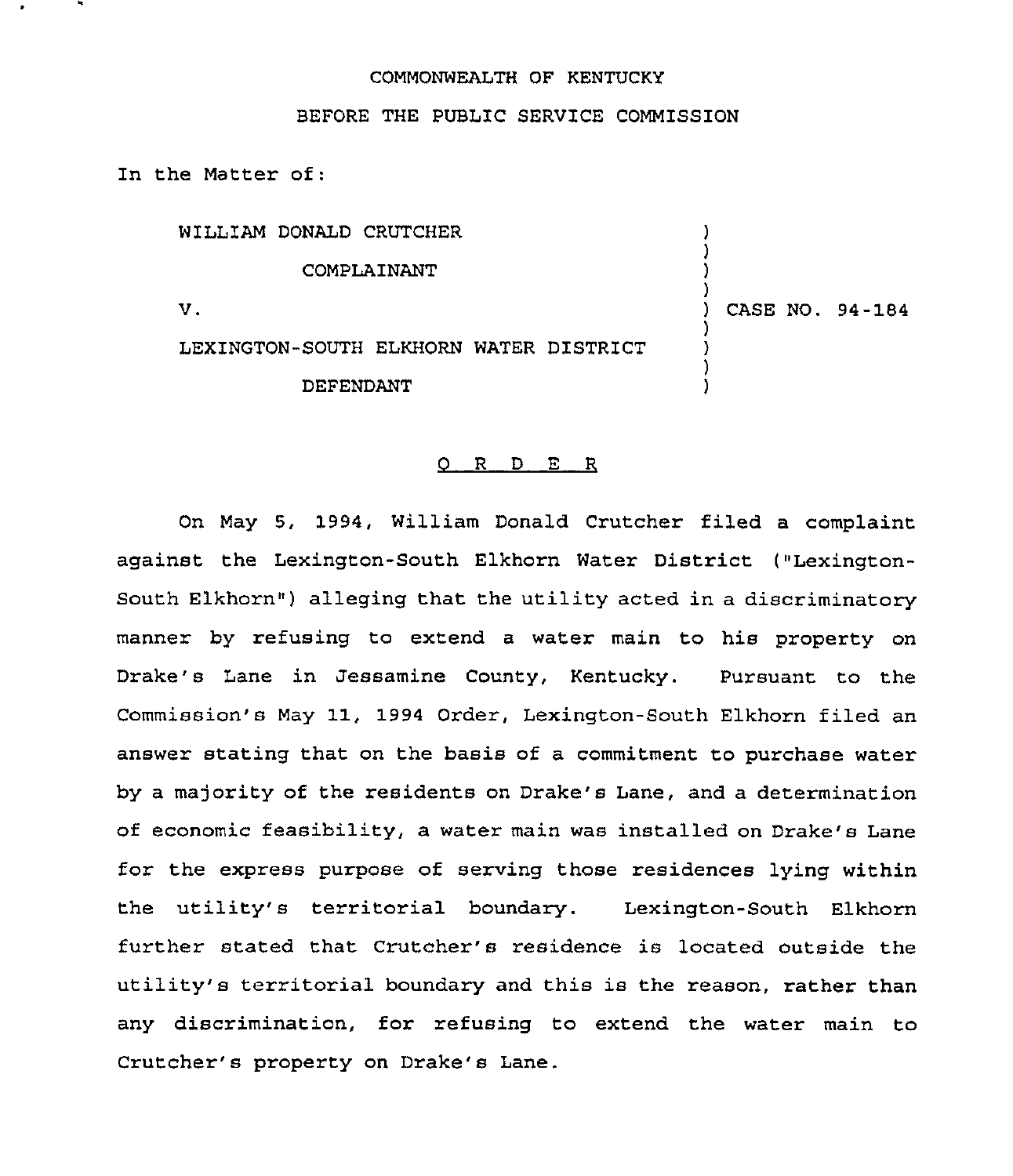The Commission subsequently directed the parties to address the issue of the location of Crutcher's residence. In response, Crutcher admits that the residence he owns is outside the utility's territorial boundary. However, he maintains that since a portion of his property is within the boundary, Lexington-South Elkhorn is obligated to extend its water main across his property. In reply, Lexington-South Elkhorn claims that Crutcher's admission that his residence lies outside the utility's boundary is fatal to his complaint and that water service could be obtained from adjacent utilities including the cities of Nicholasville and Wilmore and Spear Water Company, successor in interest to the former Spears Water District whose territory included Crutcher's residence.

Based on the evidence of record and being sufficiently advised, the Commission finds that there are no material facts in dispute and this case can be decided by applying the applicable law to the facts.

Crutcher owns a residence in the vicinity of Drake's Lane that is not within the territorial boundary of Lexington-South Elkhorn, although he owns property that is within the boundary. Thus, there is no residence nor any residents on Crutcher's property within the territorial boundary of Lexington-South Elkhorn.

Lexington-South Elkhorn is a water district organized under KRS Chapter 74. Pursuant to KRS 74.100(2), a water district is authorized to:

> [0]rder any work or improvement it deems necessary to extend the necessary water mains and water laterals in the district to supply

> > $-2-$